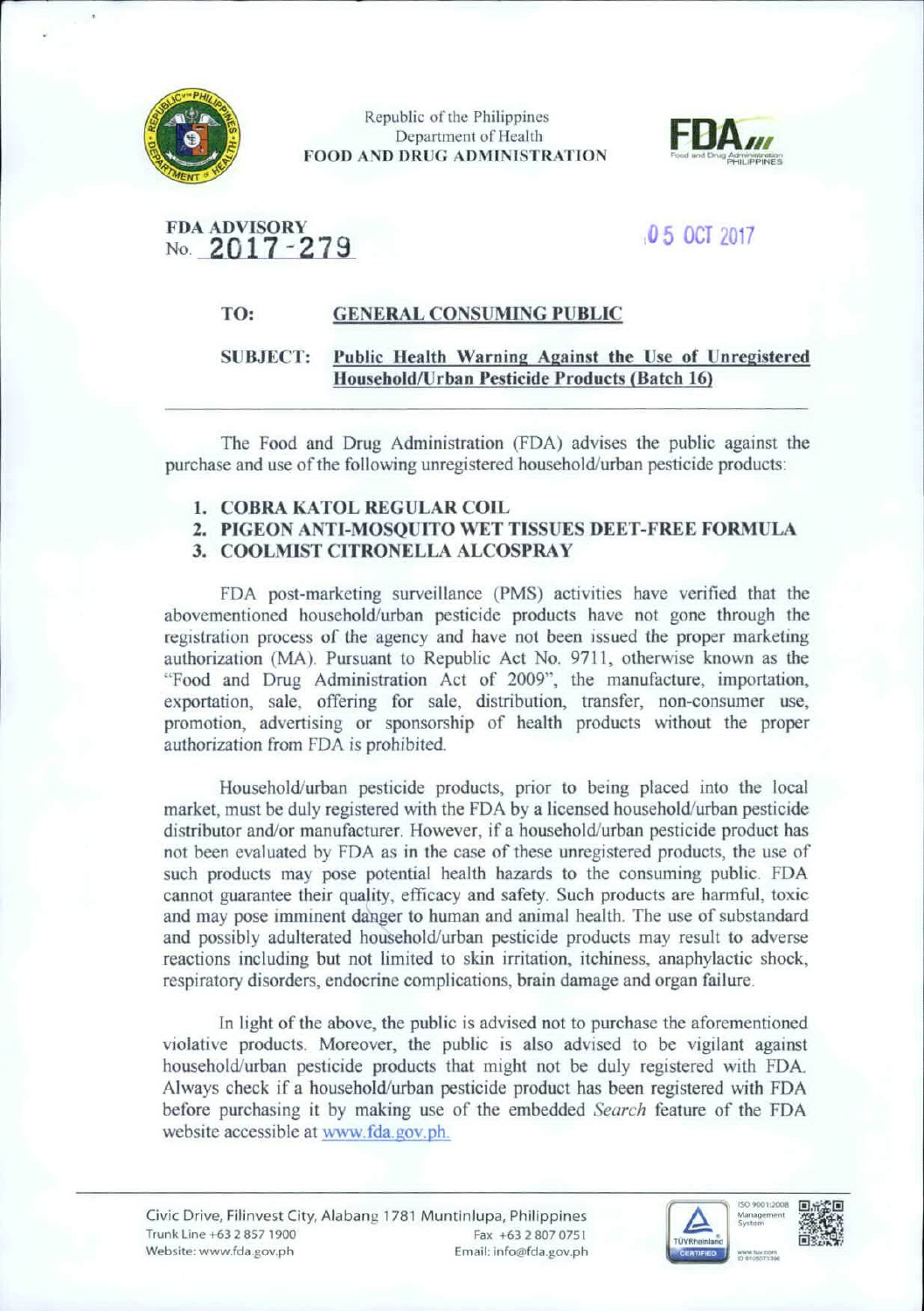Consumers are further reminded to:

- Buy household/urban pesticide products from reputable stores or dealers;
- Read the label. Check that the household/urban pesticide product has FDA registration number indicated in the label.
- Never buy household/urban pesticides that do not have instructions written in Filipino or English. Strictly follow the instructions for use of the product.

All concerned establishments are warned not to distribute the above-identified violative household/urban pesticide products until they have already been covered by the appropriate authorization, otherwise, regulatory actions and sanctions shall be strictly pursued.

All Local Government Units (LGUs) and Law Enforcement Agencies (LEAs) are requested to ensure that these products are not sold or made available in their localities or areas of jurisdiction,

For more information and inquiries, please e-mail us at  $info@fda.gov.ph$ . To report continuous sale or distribution of the above unregistered household/urban pesticide products, utilize our online reporting facility, eReport, at www.fda.gov.ph/ereport, or e-mail us via report@fda.gov.ph, or call us at the Center for Cosmetics Regulation and Research (CCRR) hotline (02) 857-1979 or (02) 857-1984.

Dissemination of the information to all concerned is requested.

**NELA CHARADE G/PUNO, RPh.** Director General

| <b>BINGLUE BIZHUNGLUE</b> |  |
|---------------------------|--|